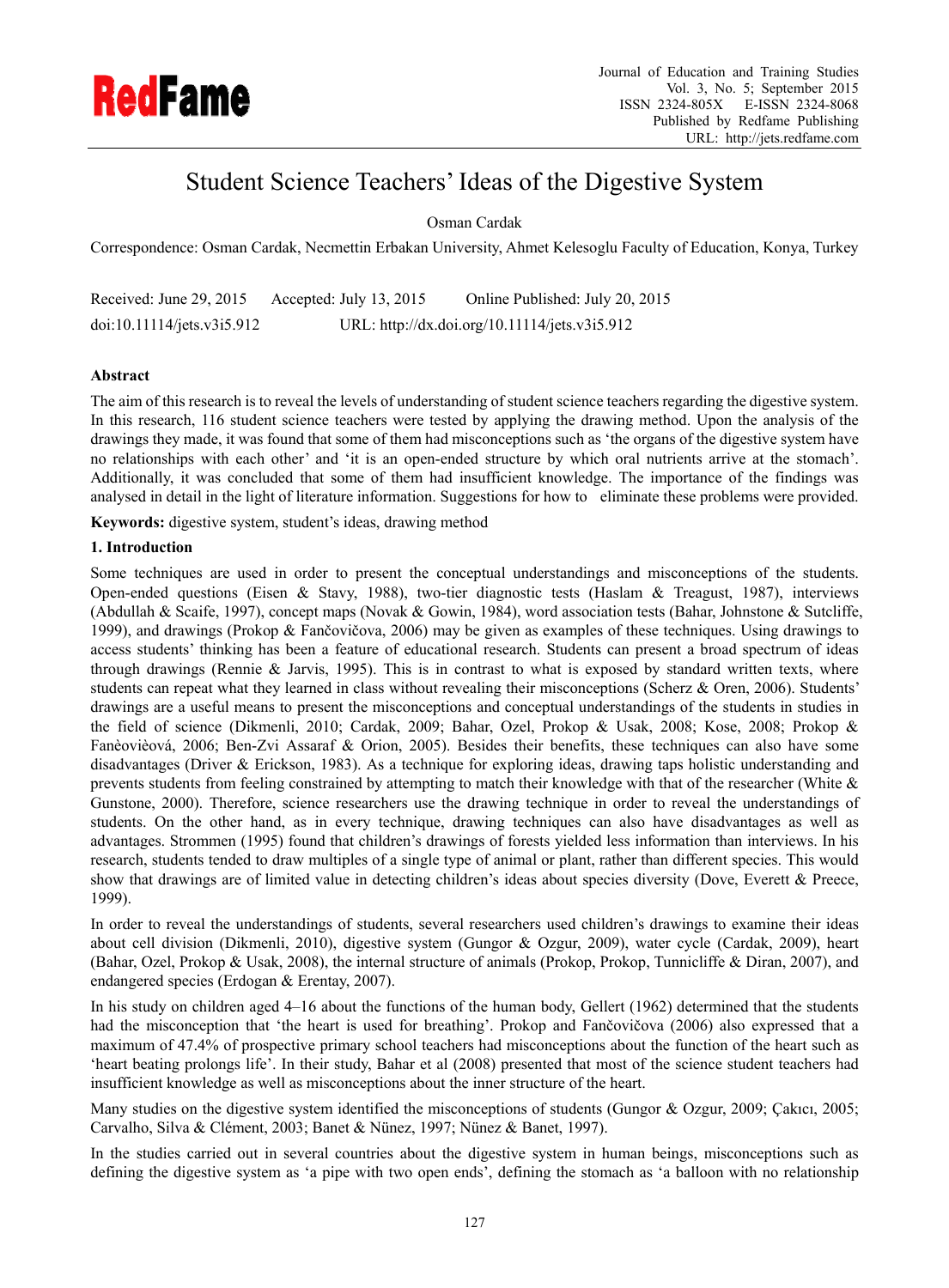with the mouth, having neither an entrance nor an exit', and expressing the stomach as the most important organ of the digestive system, were given as epistemologically rooted misconceptions (Carvallo, Silva & Clement, 2003). In the researches, such misconceptions were found in individuals with different cultures in different countries (Carvallo, Silva & Clement, 2003).

In their study, Gungor and Ozgur (2009) presented that the students established an incorrect relationship between the digestive system and the urinary system. From the drawings of the students, it was seen that the relationship that they established between the digestive and urinary systems was not a relationship which took place through the circulation system but a relationship in the form of direct connections between the digestive and urinary organs.

In his study in 2005, Cakici researched the understanding levels of 283 students aged 10–11. The most significant finding was the children's conception of the digestive process as 'melting of foods' rather than 'breaking foods down'.

In the Turkish education system curriculum, the digestive system is taught in several lessons at elementary and high school. Additionally, university science student teachers learn about the digestive system in general biology lessons and some other lessons involving physiology.

This study aims to reveal the misconceptions of science student teachers regarding the digestive system. The results of the present study will provide several opinions to teachers about teaching methods they can use for teaching the digestive system and its structure. In this study, the drawing method was used to achieve the following aims: what are the knowledge levels regarding the digestive system of the student science teachers in this research? And what are the misconceptions of the science student teachers?

# **2. Methods**

In this study, the university student science teachers' understandings about digestive system were researched with the data collection tool using drawing methods.

# *2.1 Participants*

A total of 116 students participated in this study. They were all studying to become student science teachers at Faculty of Education in Necmettin Erbakan University in Turkey. The university student science teachers participated in this study voluntarily. The average age of the students was 21.8 years (range = 19–26). The majority of the students were female (95 of 116). Participants had previously studied the digestive system in General Biology 2, Human Anatomy and Physiology, Special Issues in Biology as a school subject during various semesters. The study was carried out in March 2015.

## *2.2 Data Collection and Analysis*

The participating student science teachers were asked to draw an human digestive system on a blank piece of A4 paper. The drawing method was chosen to enable a deep, clear insight into the students' understanding (Rennie & Jarvis, 1995). There is evidence that students' drawings may serve as a useful tool for probing their level of understanding of natural phenomena and for identifying the gap between students' misconceptions and scientific ideas (Reiss & Tunnicliffe, 2001; Tunnicliffe & Reiss, 1999). Student science teachers' answers to the drawing activity were analysed using a coding framework prepared by Kose (2008), and Reiss and Tunnicliffe (2001). Next, all the drawings were scored by the researcher. The drawings were evaluated by two different biology education specialists. The scoring results were compared; the differences in a few cases were opened for discussion and then a final decision about the scoring was made. The drawings were addressed as a whole, and analysed through a scoring method that took the units on the drawing into consideration. The units on the drawing, rather than drawing capability, were taken into consideration when assessing the drawings. Five levels of conceptual understanding were identified for this research: no drawing, non-representational drawings, drawings with misconceptions, partial drawings and comprehensive representation drawings. Details of the levels are as follows (Dikmenli, 2010; Kose, 2008):

Level 1: No Drawing: Student science teachers replied, 'I don't know,' or no response was given to the statement.

Level 2: Non-Representational Drawings: These drawings included identifiable elements of the digestive system. In addition, the answers, which included diagrams or formulations instead of the drawings, were evaluated in this category. This category is illustrated by examples in Figures 1.

Level 3: Drawings with Misconceptions: These types of drawings showed some degree of understanding of the digestive system, but also demonstrated some misconceptions; however, these were misconceptions held by scientists or stated in science texts. This category is illustrated in Figures 2a and 2b.

Level 4: Partial Drawings: The drawings in this category demonstrated partial understanding of the concepts. This category is illustrated in Figure 3.

Level 5: Comprehensive Representation Drawings: Drawings in this category were the most competent and realistic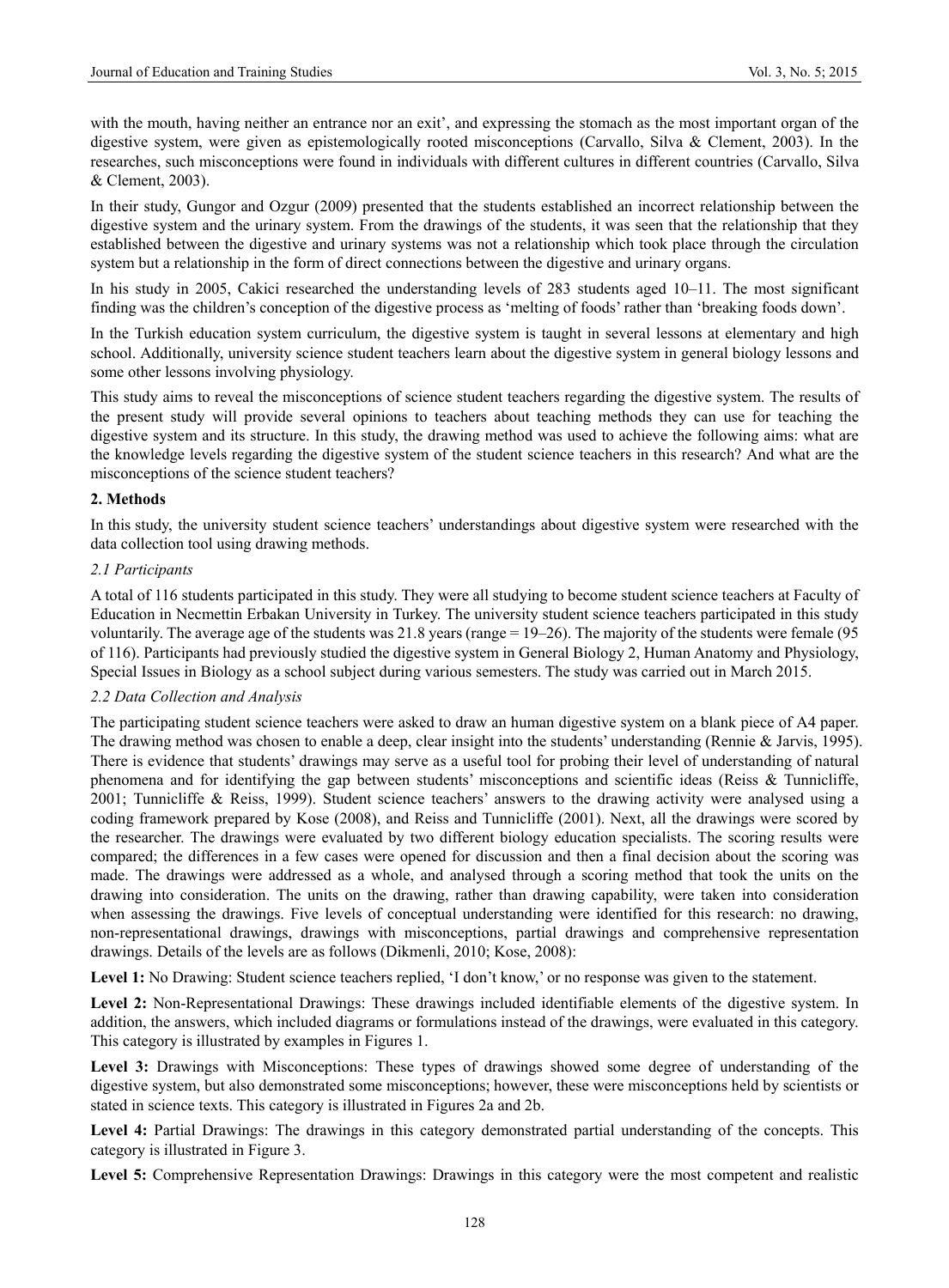drawings of the digestive system. This category is illustrated in Figure 4.

#### **3. Results**

The conceptual understanding levels of the student teachers were classified as no drawing, non-representational drawings, drawings with misconceptions, partial drawings and comprehensive representation drawings. The ranking was inspired by previous work in the field (Bahar et al., 2008; Kose, 2008; Reiss & Tunnicliffe, 2001; Dove et al., 1999), the knowledge about anatomy and physiology of the researchers and the outcomes regarding the digestive system mentioned in the Turkish biology/science curricula. For these categories, advantage was taken in classifying the answers of the science student teachers in Table 1. The results of the student science teachers according to the five levels are given in Table 1.

|  |  | Table 1. Student science teachers' conceptual understanding of the digestive system |  |  |
|--|--|-------------------------------------------------------------------------------------|--|--|
|  |  |                                                                                     |  |  |

| Level   | Understanding                                                                                                                                                                                                                                                                                                   | N(116) | $\frac{0}{0}$ |
|---------|-----------------------------------------------------------------------------------------------------------------------------------------------------------------------------------------------------------------------------------------------------------------------------------------------------------------|--------|---------------|
| Level 1 | No drawing (students replied, 'I don't know' or no response was given to the statement)                                                                                                                                                                                                                         | 3      | 2.6           |
| Level 2 | Non-representational drawings (these drawings included identifiable elements of the<br>digestive system. This category is illustrated by examples in Figures 1)                                                                                                                                                 |        | 6.0           |
| Level 3 | Drawings with misconceptions (these types of drawings showed some degree of 24<br>understanding of the digestive system, but also demonstrated some misconceptions;<br>however, these were misconceptions held by scientists or stated in science texts. This<br>category is illustrated in Figures 2a and 2b). |        | 20.7          |
| Level 4 | Partial drawings (the drawings in this category demonstrated partial understanding of the<br>concepts. This category is illustrated in Figure 3).                                                                                                                                                               | -59    | 50.9          |
| Level 5 | Comprehensive representation drawings (drawings in this category were the most 23<br>competent and realistic drawings of the digestive system. This category is illustrated in<br>Figure 4).                                                                                                                    |        | 19.8          |
| Total   |                                                                                                                                                                                                                                                                                                                 | 116    | 100           |

As can be seen in Table 1, the most dominant category was Level 4, partial drawings, where students had a partial understanding. This accounted for 50.9 % of the student teachers. The category in which students showed a full understanding accounted for 19.8 %. The student teachers had very few non-representational drawings (6%). This shows that student teachers partially know the organs of the digestive system. Additionally, it was clearly presented that they had misconceptions and lack of knowledge in some drawings (20.7%). The percentage of the student teachers with misconceptions was of importance. All these results demonstrate that student teachers had a lack of knowledge in relation to the digestive system.

Table 2. The most frequent structure drawn by student science teachers

|                 | N(116)   | $\frac{0}{0}$ | from |
|-----------------|----------|---------------|------|
|                 |          | total         |      |
| Stomach         | 102      | 88.0          |      |
| Mouth           | 99       | 85.3          |      |
| Pharynx         | 76       | 65.5          |      |
| Oesophagus      | 75       | 64.7          |      |
| Small intestine | 75       | 64.7          |      |
| Large intestine | 72       | 62.1          |      |
| Anus            | 33       | 28.4          |      |
| Liver           | 27       | 23.3          |      |
| Pancreas        | 26       | 22.4          |      |
| Gall bladder    | 15       | 12.9          |      |
| Teeth           | 13       | 11.2          |      |
| Throat          | 5        | 4.3           |      |
| Windpipe        | 5        | 4.3           |      |
| Tongue          | 3        | 2.6           |      |
| Heart           | 3        | 2.6           |      |
| Duodenum        | 3        | 2.6           |      |
| Lungs           |          | 0.9           |      |
| Eyes            | $\bf{1}$ | 0.9           |      |
| <b>Brain</b>    | 1        | 0,9           |      |

The drawings were analysed one by one, and the frequency of the organs which were drawn by the student teachers in relation to the digestive system is shown in Table 2. In the drawings, the organs with roles in digestion such as stomach, mouth, pharynx, oesophagus, small intestine and large intestine were determined to be more. The organs with roles in the digestive system such as liver, pancreas and gall bladder were drawn less. The stomach was drawn by 88% of the students while 85.3% of them drew the mouth. The anus was drawn by 28.4%. The lungs, eyes and brain, none of which have any association with the digestive system, were drawn by 1% of the students.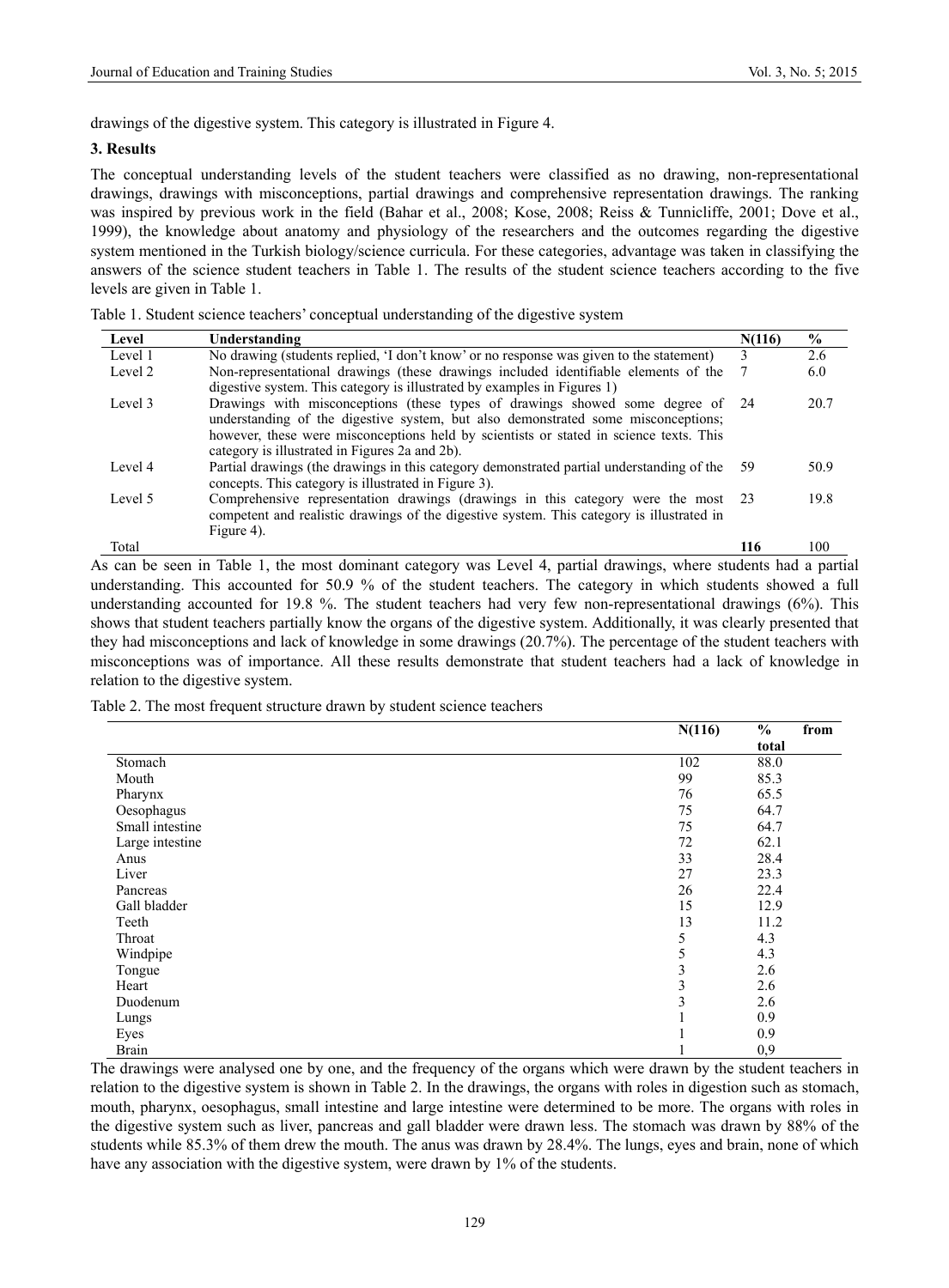

Figure 1. Example of Level 2 (non-representational drawing)

Figure 1 shows one drawing of student science teachers at the non-representational Level 2. Figures 2a and 2b show two examples at drawing Level 3 (understanding with misconceptions). As can be seen from Figures 2a and 2b, student teachers thought the mouth did not have any duties in digestion. The student teacher did not draw the mouth in the digestive system in either of the figures. In Figure 2a, the student teacher also had misconceptions about the location of the stomach and other digestive organs. The student teacher also drew some organs which did not have any association with each other. The student teacher drew both small intestine and large intestine in the stomach. They did not establish any connection between the elements of digestion. The locations of the gall bladder, liver and pancreas were also incorrect. In Figure 3, there was partial drawing (Level 4). The student teacher did not draw the pharynx and the anus which are the most important organs with roles in the digestive system (Figure 3). Figure 4 shows an example of drawings for the fifth category (comprehensive representation drawings with and without misconceptions). Figure 5 belongs to a student teacher who has the misconception of thinking the digestive system only consists of the stomach and the intestines and does not establish any connection between the organs (Figure 5).



Figure 2a, 2b. Example of Level 3 (drawing with misconception)

In Figure 3, there was partial drawing (Level 4). The student teacher drew the organs such as mouth, oesophagus, stomach, liver, gall bladder, large intestine and small intestine but did not draw the pharynx and the anus (Figure 3). Figure 4 shows example of drawings for the fifth category (comprehensive representation drawings with and without misconceptions).



Figure 3. Examples of Level 4 (partial drawing)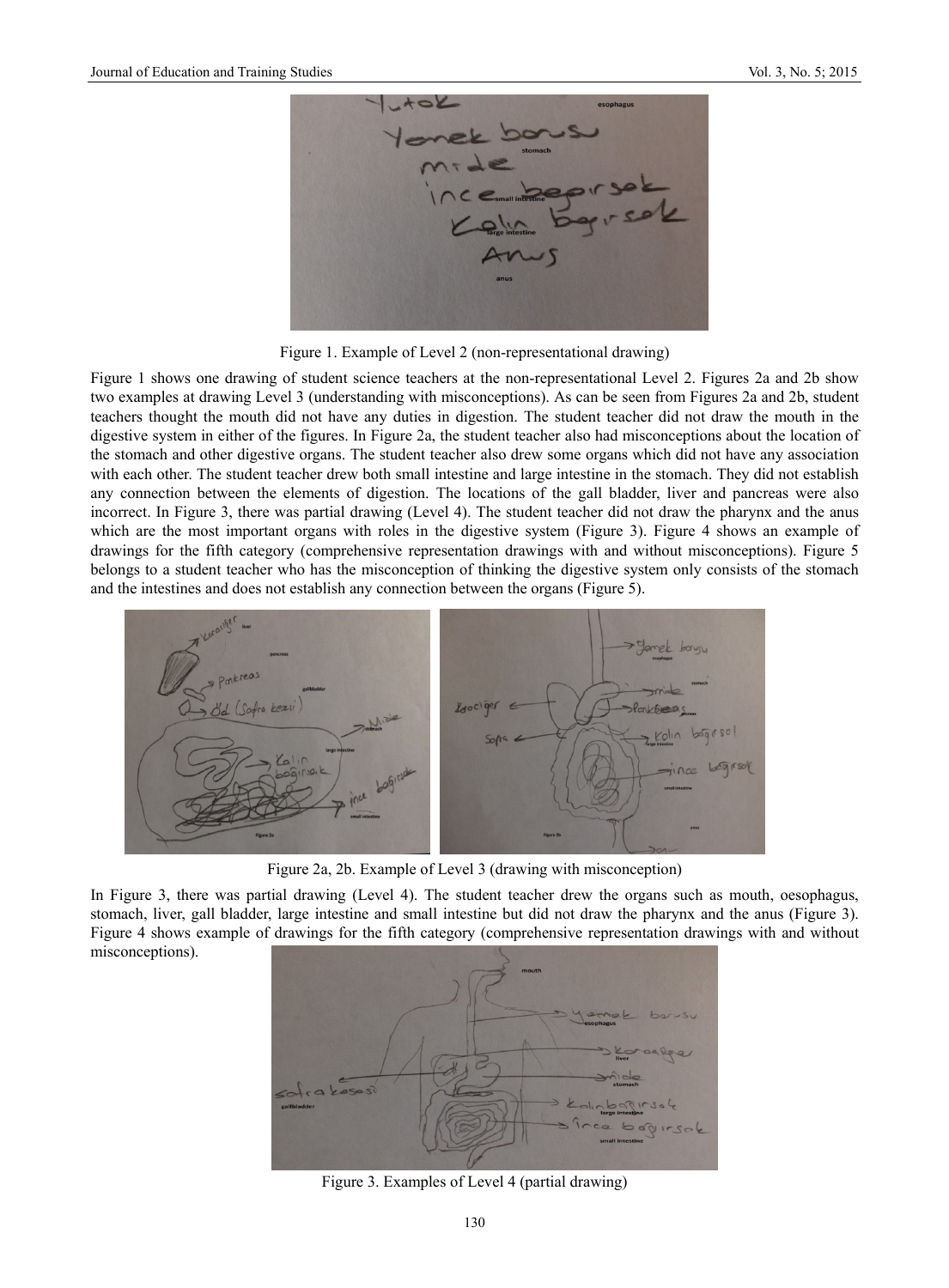

Figure 4. Examples of Level 5 (comprehensive representation drawing)

Figure 5 belongs to a student teacher who has the misconception in thinking the digestive system only consists of the stomach and the intestines, and does not establish connection between the organs. The student teacher drew the stomach and the intestine as two organs with no connections (Figure 5). In Figure 6, on the other hand, the student teacher showed that the nutrients which are taken orally arrived in the stomach in the shape of a bag. The student teacher had the misconception that the digestive system was a single open-ended structure which started in the mouth and ended in the stomach in the shape of a bag (Figure 6).



Figure 5. A drawing of misconception of digestive system (organs which do not have any associations with each other)



Figure 6. A drawing of misconception of digestive system (a single open-ended structure which starts in the mouth and ends in the stomach in the shape of a bag).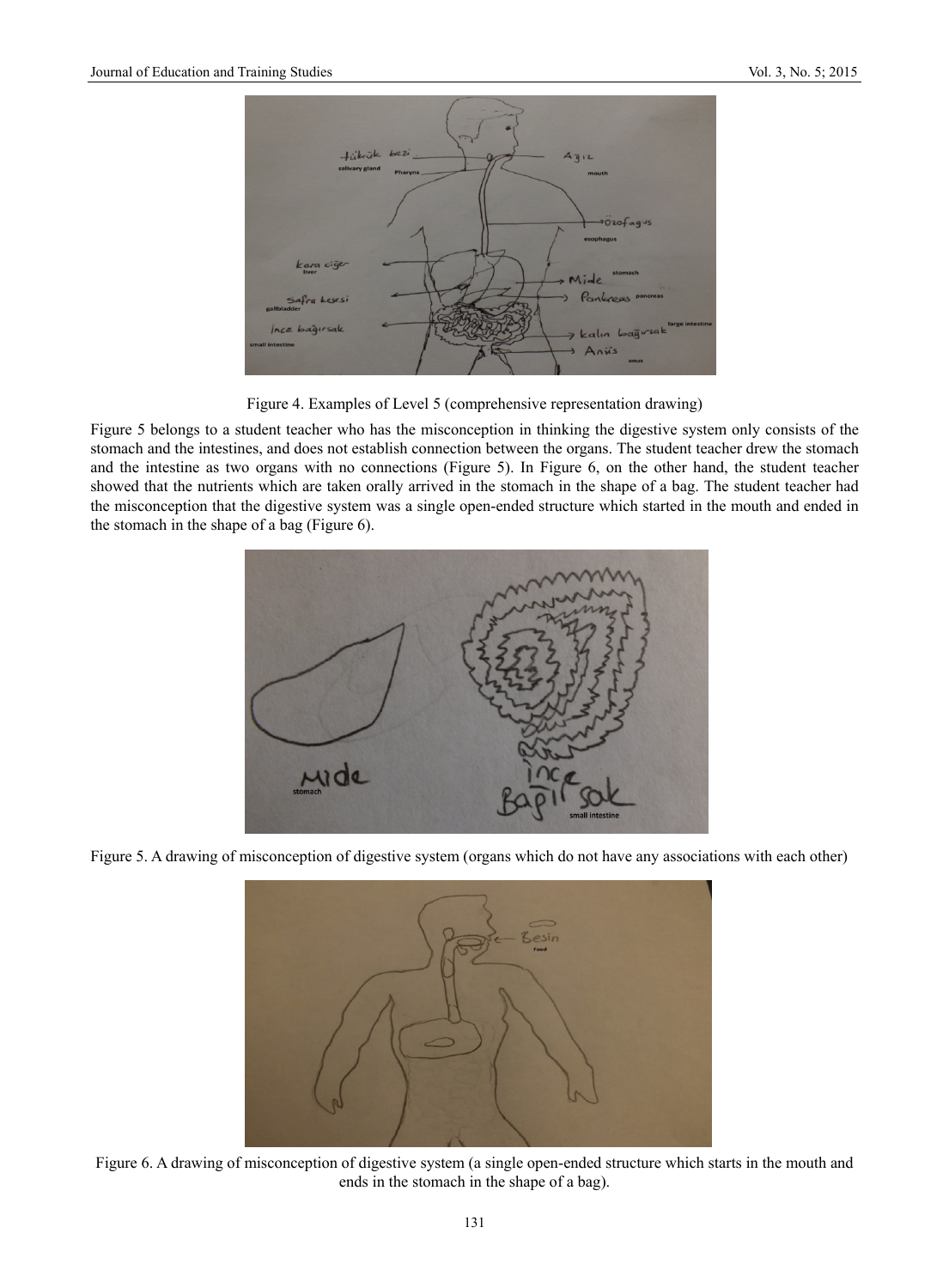#### **4. Discussion and implications**

The purpose of this study was to determine the opinions of science student teachers about the digestive system by using the drawing technique. All results of this study show that science student teachers have a lack of knowledge or misconceptions in relation to the digestive system. One of the misconceptions that the student teachers have was that they drew the digestive system as a single open-ended structure which starts in the mouth and ends in the stomach in the shape of a bag. Some student teachers drew the digestive system as the organs with no associations with each other. These errors were similar to the results of the research made by Gungor & Ozgur (2009) with fifth-grade students at elementary school.

As we have already mentioned previously, the drawing method not only has some advantages but also disadvantages (Dove et al., 1999). In this research, in spite of the fact that student science teachers were informed about the drawing method and a practical session was applied, it could seem that the limitations of the method might have caused difficulties since the drawing of the digestive system may require more skills than drawing an ordinary concept.

The reason that the student teachers have all these misconceptions and lack of knowledge could be the teaching methods and techniques used, for misconceptions are quite resistant to change (Bahar, 2003; Pfundt & Duit, 2004).

Wandersee, Mintzes and Novak (1994) state that misconceptions cannot be removed by traditional teaching strategies. In the majority of the schools and universities in Turkey, teachers and lecturers use mainly teacher-centred strategies that promote memorization and reproduction of the knowledge on the day of examination, where the multiple-choice format is mainly used (Bahar et al., 2008; Bahar, 2003).

In order to avoid future misconceptions and change the existing misconceptions in terms of the digestive system, teaching strategies in should be used in which students are more active. Teaching strategies including students doing and experiencing will be effective in preventing and changing the misconceptions. In order to change the misconceptions of the students, it is primarily necessary to determine those misconceptions. Furthermore, teaching technologies and virtual reality techniques are effective in teaching the digestive system topics and providing conceptual change. Furthermore, lack of knowledge and misconceptions about the digestive system can be removed by using the conceptual change texts together with conceptual teaching strategies, namely concept maps, concept networks, meaning analysis tables and concept cardboards. When we consider the science student teachers as the teachers of the future, it can be seen how important it is to ensure there are no future misconceptions and that any existing misconceptions are removed.

## **References**

- Abdullah, A., & Scaife, J. (1997). Using interviews to assess children's understanding of science concepts. *School Science Review*, *78*(285), 79-84.
- Bahar, M. (2003). Misconceptions in Biology Education and Conceptual Change Strategies. *Educational Sciences: Theory & Practice*, *3*(1), 27-64.
- Bahar, M., Johnstone, A. H., & Sutcliffe, R. G. (1999). Investigation of students' cognitive structure in elementary genetics through word association tests. *Journal of Biological Education*, *33*(3), 134-142. http://dx.doi.org/10.1080/00219266.1999.9655653
- Bahar, M., Ozel, M., Prokop, P., & Usak, M. (2008). Science student teachers' ideas of the heart. *Journal of Baltic Science Education, 7*(2), 78-85.
- Banet, E., & Nunez, F. (1997). Teaching and learning about human nutrition: A constructivist approach. *International Journal of Science Education, 19*(10), 1169-1194*.* http://dx.doi.org/10.1080/0950069970191005
- Ben-Zvi Assaraf, O., & Orion, N. (2005). Development of system thinking skills in the context of Earth system education. *Research in Science Teaching*, *42*(5), 518-560. http://dx.doi.org/10.1002/tea.20061
- Cakici, Y. (2005). Exploring Turkish upper primary level pupils' understanding of digestion. *International Journal of Science Education, 27*(1), 79-100. http://dx.doi.org/10.1080/0950069032000052036
- Cardak, O. (2009). Science students' misconceptions of the water cycle according to their drawings. *Journal of Applied Sciences, 9*(5), 865-873. http://dx.doi.org/10.3923/jas.2009.865.873
- Carvalho, G. S., Silva, R., & Clément, P. (2003). Epistemological and didactical learning obstacles identified in Portuguese primary school pupils (Synopsis), Research and the Quality of Science Education. ESERA, Noordwijkerhout, CD.
- Dikmenli, M. (2010). Misconceptions of cell division held by student teachers in biology: A drawing analysis. *Scientific Research and Essay, 5*(2), 235-247.